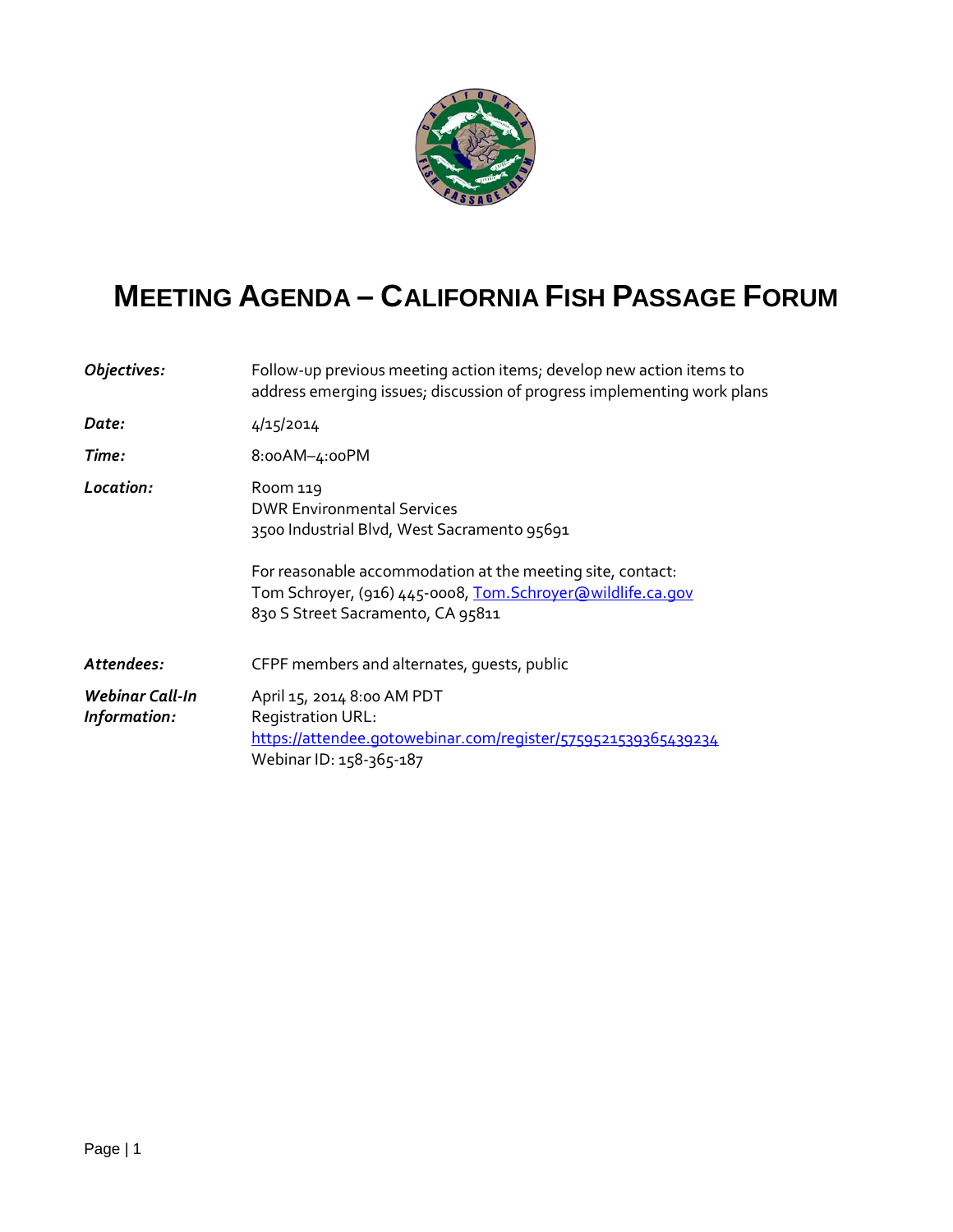## **AGENDA ITEMS – APRIL 15, 2013 OUTCOMES**

| 8:00AM-8:30AM   | Welcome and introductions - review of agenda:<br>Introductions of Forum members and quests,<br>housekeeping, agenda review, announcements, review<br>action items from previous meeting - receive updates<br>from Forum members on their respective action items<br>from the December 2013 meeting (L. DeBruyckere) |                             |
|-----------------|---------------------------------------------------------------------------------------------------------------------------------------------------------------------------------------------------------------------------------------------------------------------------------------------------------------------|-----------------------------|
| 8:30AM-9:00AM   | Forum MOU-Next steps associated with revision of the<br>Forum MOU will be discussed, including consideration<br>of the suggestion to rename the MOU to reflect the<br>breadth of work of the Forum beyond the coast (Kevin<br>Shaffer, Marc Commandatore)                                                           | <b>DECISION</b>             |
| 9:00AM-9:15AM   | Forum Chair and Vice Chair-Discussion on whether or<br>not the Forum Chair and Vice Chair seats should be<br>rotational (Kevin Shaffer, Chair)                                                                                                                                                                      | <b>DECISION</b>             |
| 9:15AM-9:30AM   | Human Dimensions Proposal with Mark Lubell at UC<br>Davis-Forum members will discuss the status of the<br>Human Dimensions project proposal (Marc<br>Commandatore/Lisa DeBruyckere)                                                                                                                                 | <b>INFORMATION</b>          |
| 9:45AM-10:00AM  | <b>BREAK</b>                                                                                                                                                                                                                                                                                                        |                             |
| 10:00AM-10:30AM | Annual Work Plan-Governance Committee Work Plan<br><b>Update and Next Steps</b>                                                                                                                                                                                                                                     | <b>INFORMATION/DECISION</b> |
| 10:30AM-11:00AM | <b>Annual Work Plan-Science and Data Committee Work</b><br>Plan Update and Next Steps                                                                                                                                                                                                                               | <b>INFORMATION/DECISION</b> |
| 11:00AM-11:30AM | Annual Work Plan-Engineering Working Group Work<br>Plan Update and Next Steps                                                                                                                                                                                                                                       | <b>INFORMATION/DECISION</b> |
| 11:30AM-NOON    | Annual Work Plan-Outreach and Education<br>Committee Work Plan Update and Next Steps                                                                                                                                                                                                                                | <b>INFORMATION/DECISION</b> |
| NOON-1:15PM     | <b>LUNCH</b>                                                                                                                                                                                                                                                                                                        |                             |
| 1:15PM-1:45PM   | APASS-The status of APASS and key next steps will be<br>discussed (Donnie Ratcliff)                                                                                                                                                                                                                                 | <b>INFORMATION/DECISION</b> |
| 1:45PM-2:15PM   | <b>Bureau of Land Management</b> -Fish passage activities<br>on BLM lands will be discussed-(Gary Diridoni)                                                                                                                                                                                                         | <b>INFORMATION</b>          |